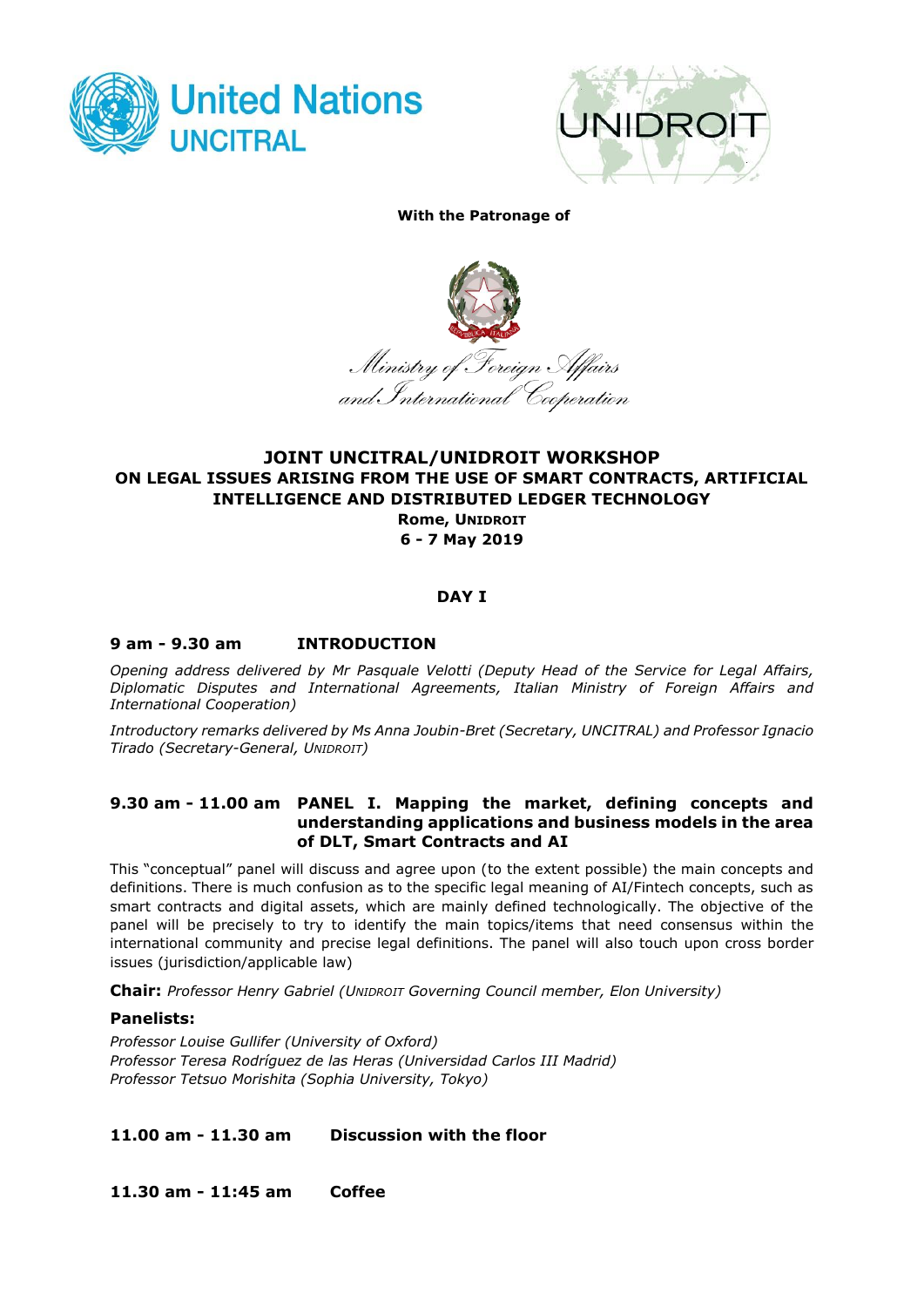# **11:45 am - 1 pm PANEL II. Institutions and participants**

The "institutional" panel would help understanding the adequate scope of the work to be undertaken by our joint-venture (without implying that we should focus our work on the regulatory aspects): Should there be some type of institutional framework in place in case of ex ante supervision/regulation and in case of ex post trouble? If so, how/what type of framework? Further and less controversially -, the panel should address (a) institutional structures that have already grown up or are likely to grow up in the future; and (b) whether any other institutional structures should be mandated to exist or encouraged to exist. The panel will address these issues in the context of two important areas:

Artificial Intelligence: Consideration of (i) the matter of liability arising from the use of AI in, for instance, robots or decision-making, and how standards for such liability could be set, and (ii) challenges presented by decisions based on algorithms including related regulatory and liability issues. (The issues relating to liability also will be considered by Panels III and V.)

Custody of Digital Assets: Consideration of (i) the means of access and control and the use of custodians in holding of digital assets such as cryptocurrencies and cryptosecurities (as to the need/convenience of their participation and a legal analysis of the main elements of access and custody), (ii) private international law aspects of custody, and (iii) issues arising out of the insolvency of custodians, including private law rights of investors, characterization of assets, and treatment in insolvency proceedings.

**Chair:** Professor *Charles Mooney (University of Pennsylvania)* 

### **Panelists:**

*Professor Alzbeta Krausova (Institute of State and Law, Prague) Dr Philipp Paech (London School of Economics) Professor Matthias Haentjens (University of Leiden) Professor Ross Buckley (University of South Wales)*

**1 pm - 1.30pm Discussion with the floor**

**1.30 pm - 2.30pm LUNCH**

### **2.30 pm - 4:00 pm PANEL III. DLT, Smart contracts and AI in the transactional lifecycle: general contract law issues**

The "operational" panel touches upon specific operations and how DLT, smart contracts and AI would fit in the realm of traditional contract law, from the point of view of general contract law (including the relationship with other fields such as torts)

**Chair:** Professor *Giusella Finocchiaro (University of Bologna)*

### **Panelists:**

*Dr Mateja Durovic (Kings College London) Professor Houman Shadab (New York Law School) Professor Vincent Gautrais (University of Montreal) Dr Nikita Aggarwal (Oxford)*

### **4 pm - 4.30pm Discussion with the floor**

**4.30 pm - 4.45 pm Coffee**